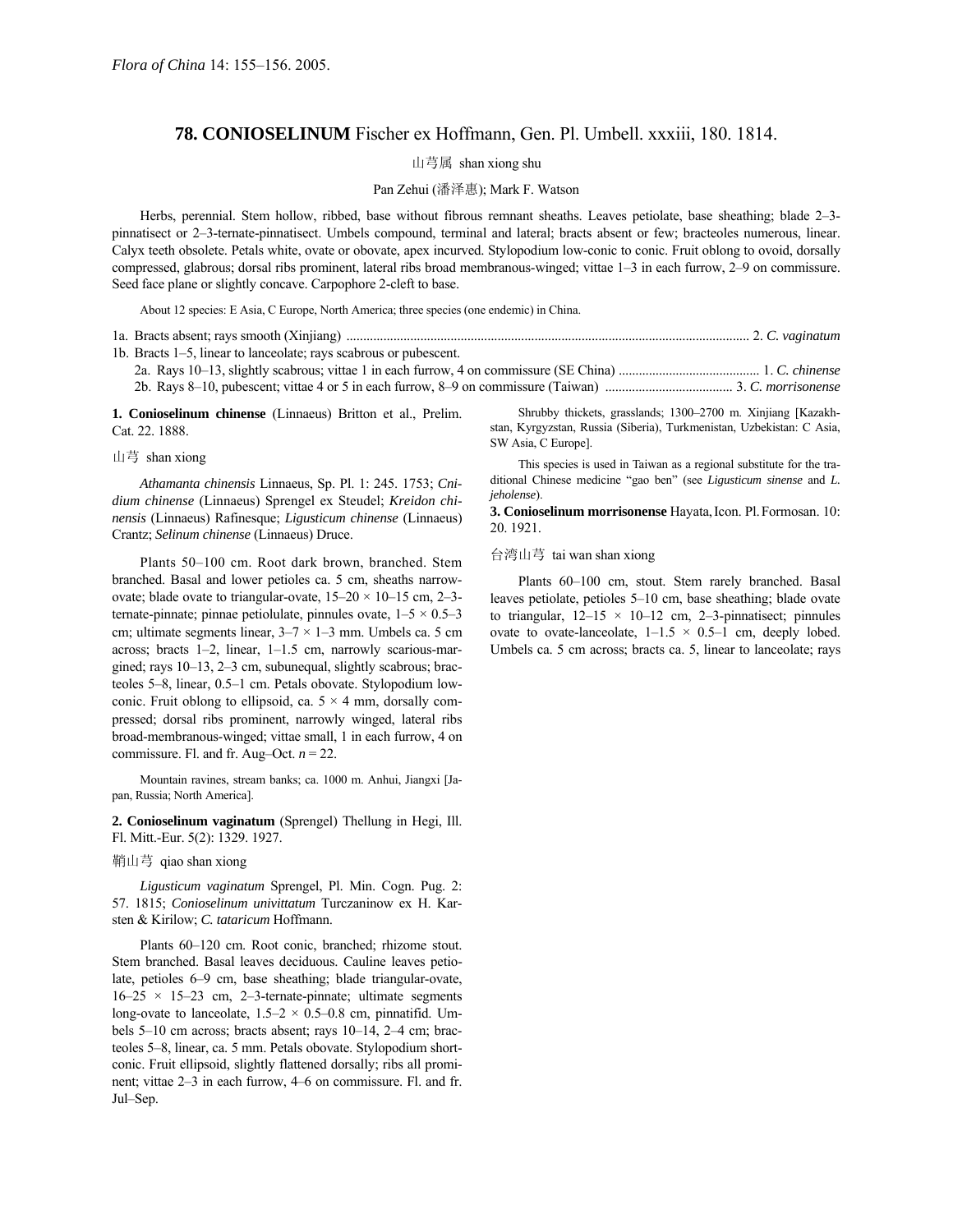*Flora of China* 14: 155-156. 2005.

8-10, subequal, pubescent; bracteoles ca. 5, filiform, 3-5 mm; umbellules ca. 8 mm across, ca. 15-flowered. Petals oblongovate. Stylopodium conic; styles long, reflexed. Fruit oblongoval, ca.  $6 \times 4$ -5 mm, not strongly dorsally compressed; ribs all prominent; vittae 4 or 5 in each furrow, 8–9 on commissure. Fl. and fr. Aug-Oct.

- $\bullet$  Mountain shrubland; 1500-3200 m. Taiwan.
- This species has reputed medicinal value (in Taiwan).